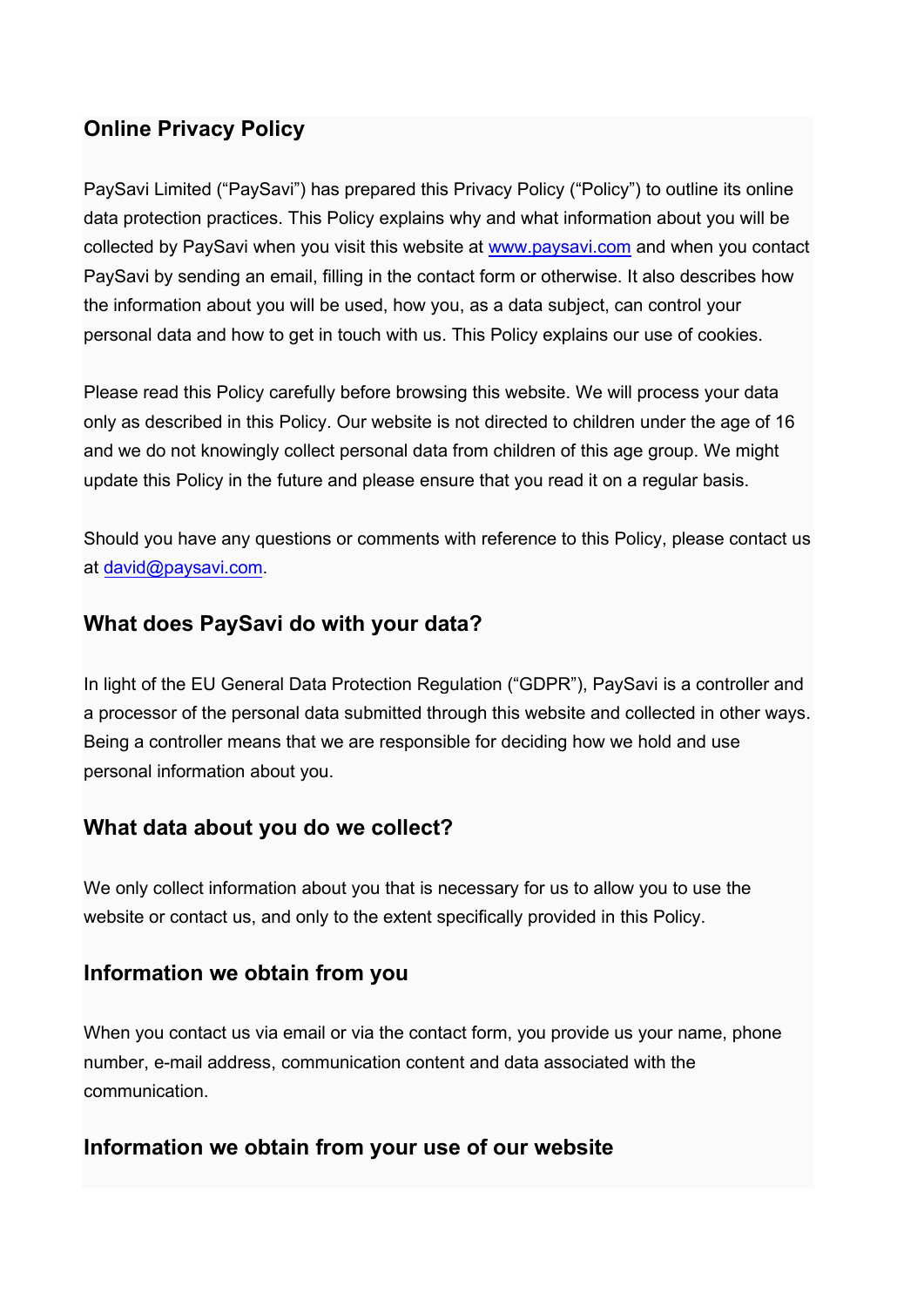When you visit our website we receive, collect and store any information you enter on our website or provide to us in any other way. In addition, we collect the Internet protocol (IP) address used to connect your computer to the Internet; login; e-mail address; password; computer and connection information and purchase history. We may use software tools to measure and collect session information, including page response times, length of visits to certain pages, page interaction information, and methods used to browse away from the page. We also collect personally identifiable information (including name, email, password, communications), comments, feedback, product reviews, recommendations, and personal profile.

Our website is hosted on the Wix.com platform. Wix.com provides us with the online platform that allows us to operate our website. Your data may be stored through Wix.com's data storage, databases and the general Wix.com applications. They store your data on secure servers behind a firewall.

## **Why do we process your personal data?**

We will only process your personal data where we have a legal basis to do so. The legal basis will depend on the reasons we have collected and need to use your personal data for. We may process your personal data because:

- you have consented to us using your personal data
- we need to comply with a legal obligation
- it is in our legitimate business interests

More specifically, personal data submitted to us through this website and personal data we collected from you or third parties or from public sources will be used for the purposes based on the legal grounds as follows.

# **Communications, based on PaySavi legitimate interest, art. 6 para. 1 f GDPR**

if you have contacted us via this website or otherwise, we may process your personal data to be able to answer your questions, to organise a meeting, call or other communication. Please note that this communication may be recorded and stored by a PaySavi representative in the PaySavi corporate system.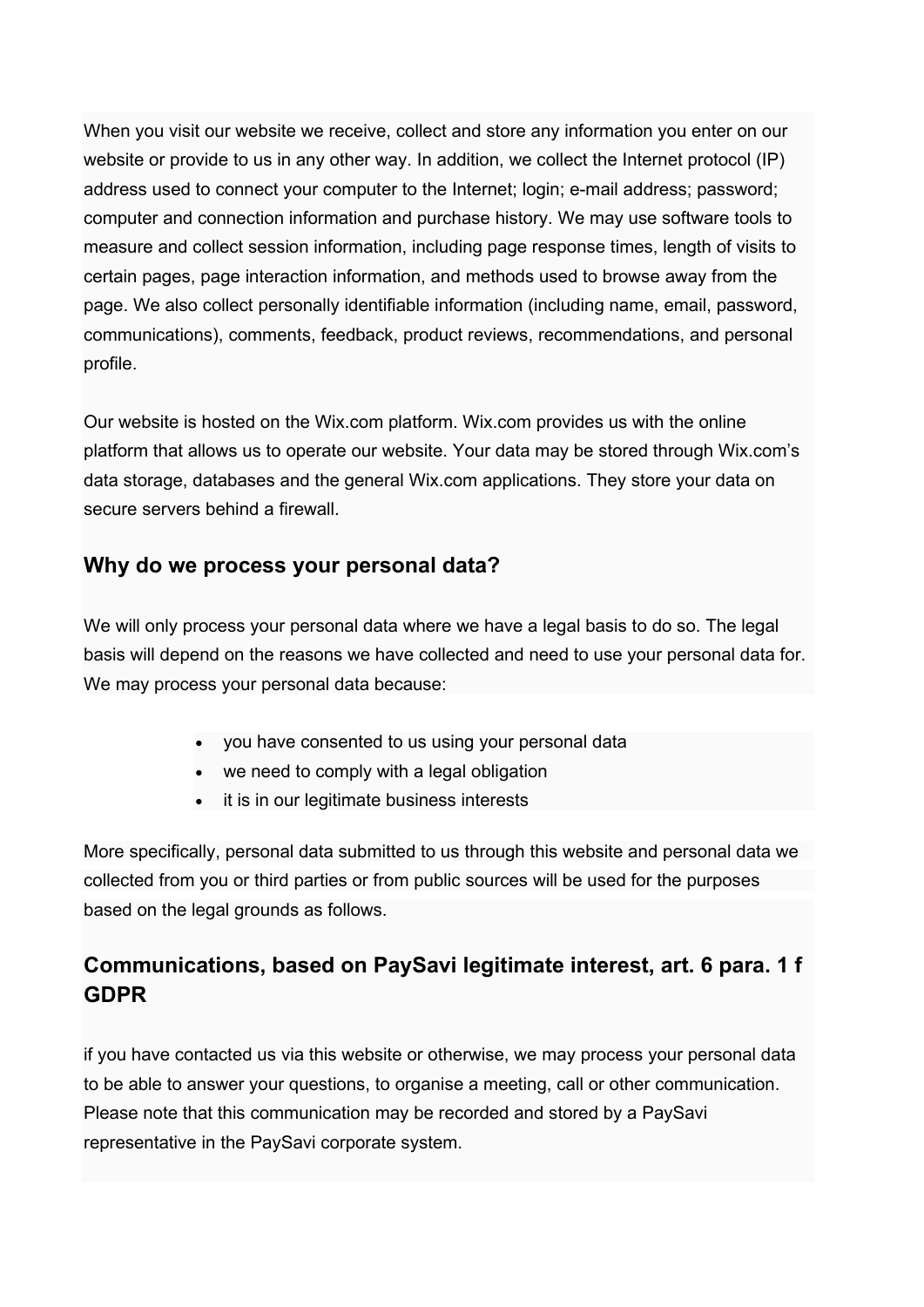# **Marketing and public relations, based on your consent, art. 6 para. 1 a GDPR**

if you are a visitor of our website, we may, by way of cookies, process your data to carry out marketing research and to analyse the characteristics of this website's visitors, to assess the impact of our marketing communication and to adjust it to the detected tendencies, to plan our future marketing activities, to prepare analytics and profiling for business intelligence, to target our advertising.

# **Business relations, based on PaySavi legitimate interest, art. 6 para. 1 f GDPR**

If you are a representative of our current or potential client, vendor or business partner, we may process your personal data to organise the approval, processing and signing of contracts, acts, invoices and other contractual documentation; to promote our new products, works and services; to confirm the high level of our works and services; to invite you to the meetings and events or organise them; to comply with economic sanctions and export control list screening, industry standards, regulators' requirements and other requirements related to anti-corruption, fraud prevention and anti-money laundering.

# **Corporate and investor relations, based on PaySavi compliance obligations, art. 6 para. 1 c GDPR**

If you are a current or potential director or top manager of PaySavi, we may process your personal data to organise your participation in corporate meetings, events, business trips, to pay your remuneration, to cover related expenses, to maintain our corporate records, to make obligatory public disclosures and reports, to execute auditor's requests, to present the company and its management during the sale process and to perform other legal obligations. We also may share this information within PaySavi, provide some of this data to banks, notary, payroll agencies and legal advisors with the purpose of opening of a corporate bank account or other accounts;

If you are a current or potential affiliate of PaySavi, we may process your personal data to organise your participation in corporate meetings and events, to provide you with the meetings' materials and our reports, to support you in execution of your rights, to make obligatory public disclosures and reports, to execute auditor's requests and to perform other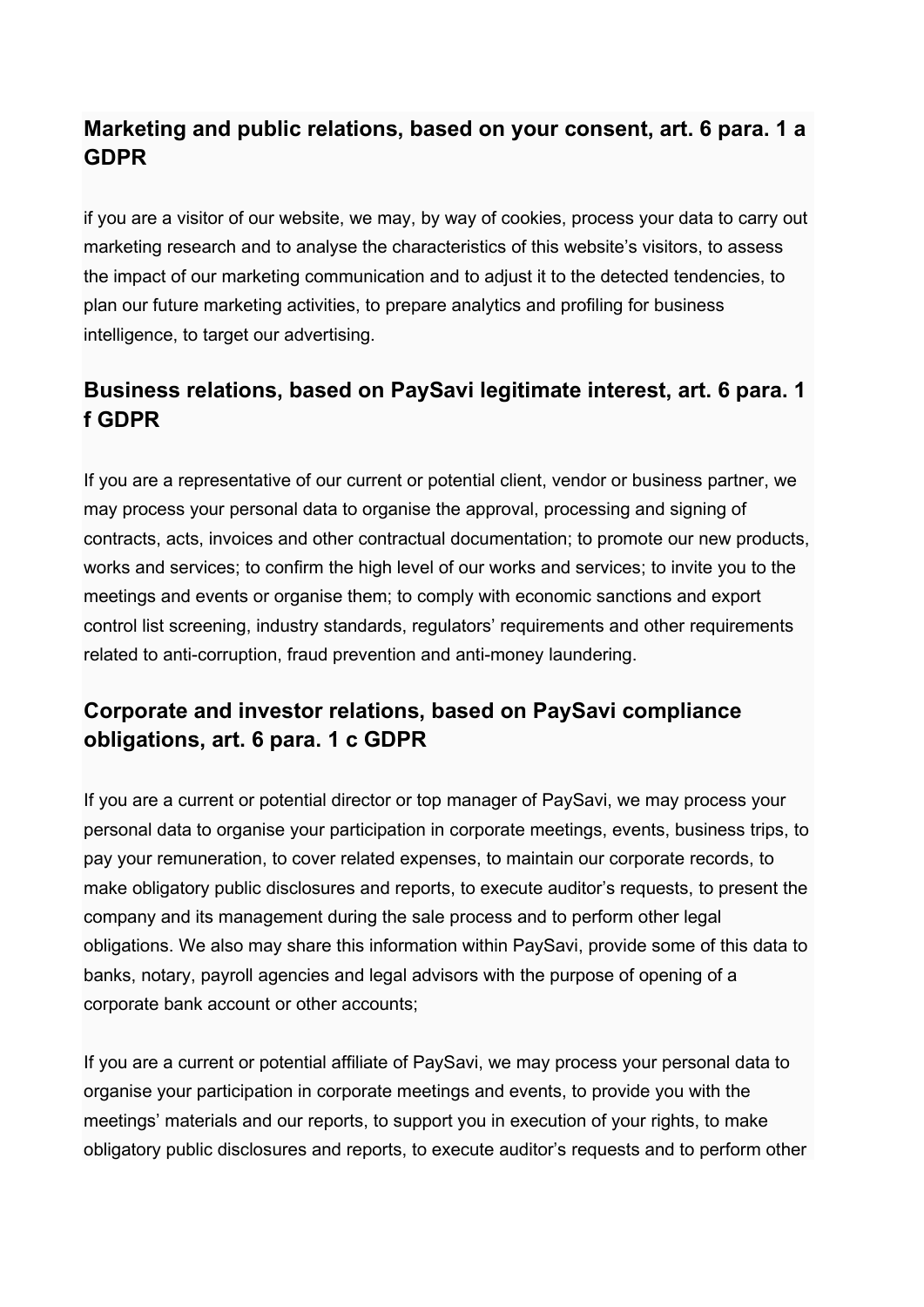legal obligations, including anti-money laundering requirements and disclosure of beneficiaries.

## **Security, based on PaySavi legitimate interest, art. 6 para. 1 f GDPR**

If you are a visitor to this website, we may process your personal data to keep this website secure, prevent fraud, protect rights and interests of PaySavi and third parties and protect Intellectual Property rights.

If you are a visitor of our office, we may process your personal data to monitor physical access and to ensure security in our office, as well as to prevent, detect and investigate any crime, misconduct, incident or accident.

### **How can we use your personal data?**

We may process your data by way of collecting, recording, organising, storing, using, structuring, adapting or altering, retrieving, consulting, aligning or combining, erasing or destructing.

We may disclose your data by transmission, dissemination or otherwise making available. To the extent permitted by applicable data protection laws, your personal data may be transferred between various locations of PaySavi and thus processed in the European Economic Area and outside of it, depending on the purpose of processing. Such transfer and processing are possible only as reasonably necessary for the purposes set out in this Policy and within the scope of legitimate interest of PaySavi.

We may disclose your personal data to some of our clients for business engagement or to confirm the high level of skills of our team members to auditors, agencies, supervisory authorities or to other external service providers on "need to know basis" to perform our contractual obligations.

We may also disclose your personal data:

- to the extent that we are required to do so by law;
- in connection with any ongoing or prospective legal proceedings;
- in order to establish, exercise or defend our legal rights, including providing information to others for the purposes of fraud prevention and reducing credit risk.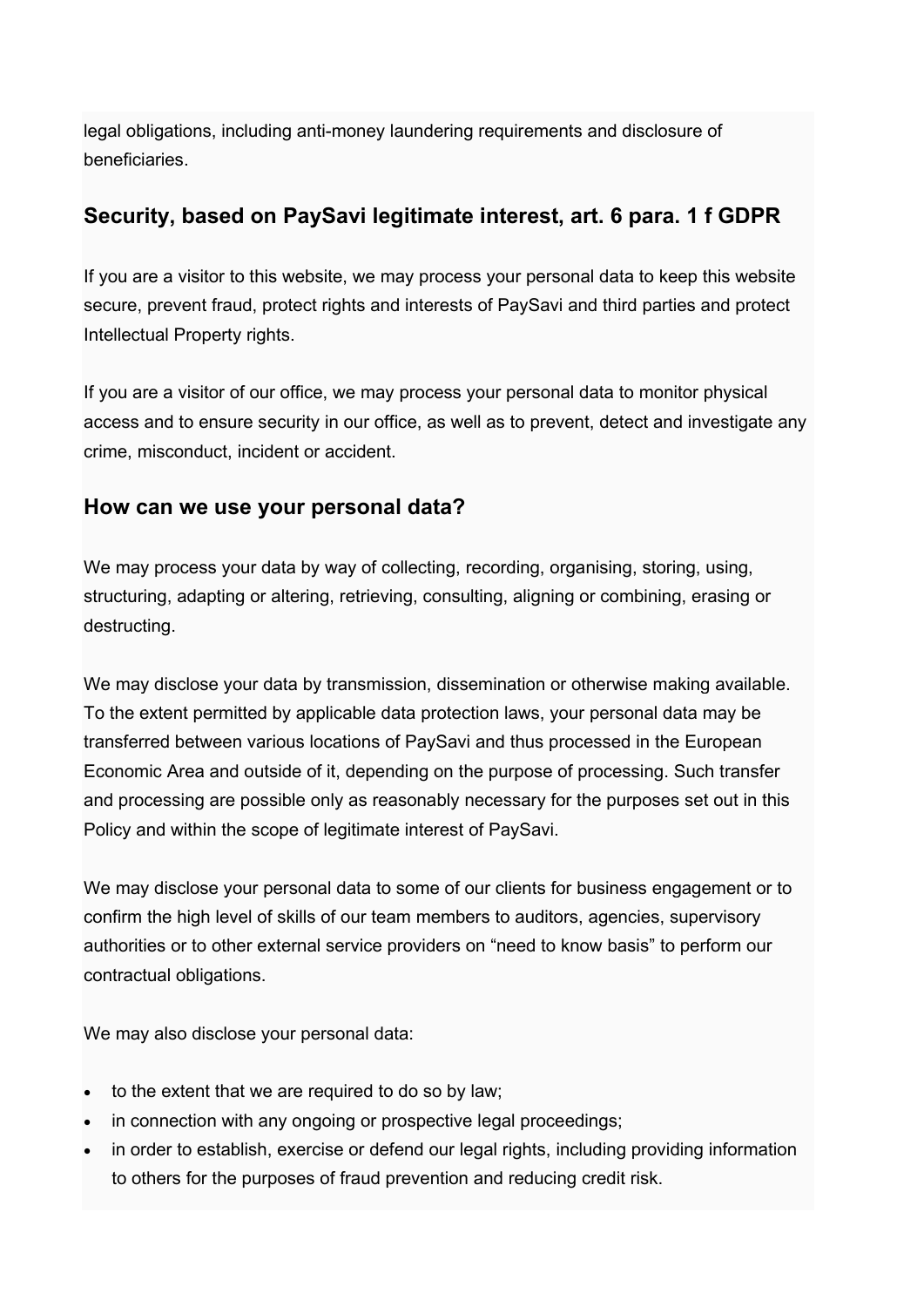## **How can you control your data?**

You, as a Data Subject, have the right to:

- **Request information** about whether we hold personal information about you, and, if so, what that information is and why we are holding or using it.
- **Request access** to your personal information. This enables you to receive a copy of the personal information we hold about you and to check that we are lawfully processing it.
- **Request correction** of the personal information that we hold about you. This enables you to have any incomplete or inaccurate information we hold about you corrected.
- **Request erasure** of your personal information. This enables you to ask us to delete or remove personal information where there is no good reason for us continuing to process it. You also have the right to ask us to delete or remove your personal information where you have exercised your right to object to processing (see below).
- **Object to processing** of your personal information where we are relying on a legitimate interest (or those of a third party) and there is something about your particular situation which makes you want to object to processing on this ground. You also have the right to object where we are processing your personal information for direct marketing purposes.
- **Request the restriction** of processing of your personal information. This enables you to ask us to suspend the processing of personal information about you, for example if you want us to establish its accuracy or the reason for processing it.
- **Withdraw consent.** You have the right to withdraw your consent to the collection, processing and transfer of your personal information for a specific purpose at any time. Once we have received notification that you have withdrawn your consent, we will no longer process your information for the purpose or purposes you originally agreed to, unless we have another legitimate basis for doing so in law. The withdrawal of consent will not affect the lawfulness of processing based on consent prior its withdrawal.
- If you want to exercise any of these rights, please contact us at  $david@paysavi.com$  $david@paysavi.com$ . The request response time is one month.

We may need to request specific information from you to help us confirm your identity and ensure your right to access the information or to exercise any of your other rights. This is another security measure to ensure that personal information is not disclosed to any person who has no right to receive it. Please exercise your rights wisely and note that abuse of rights may entail your liability.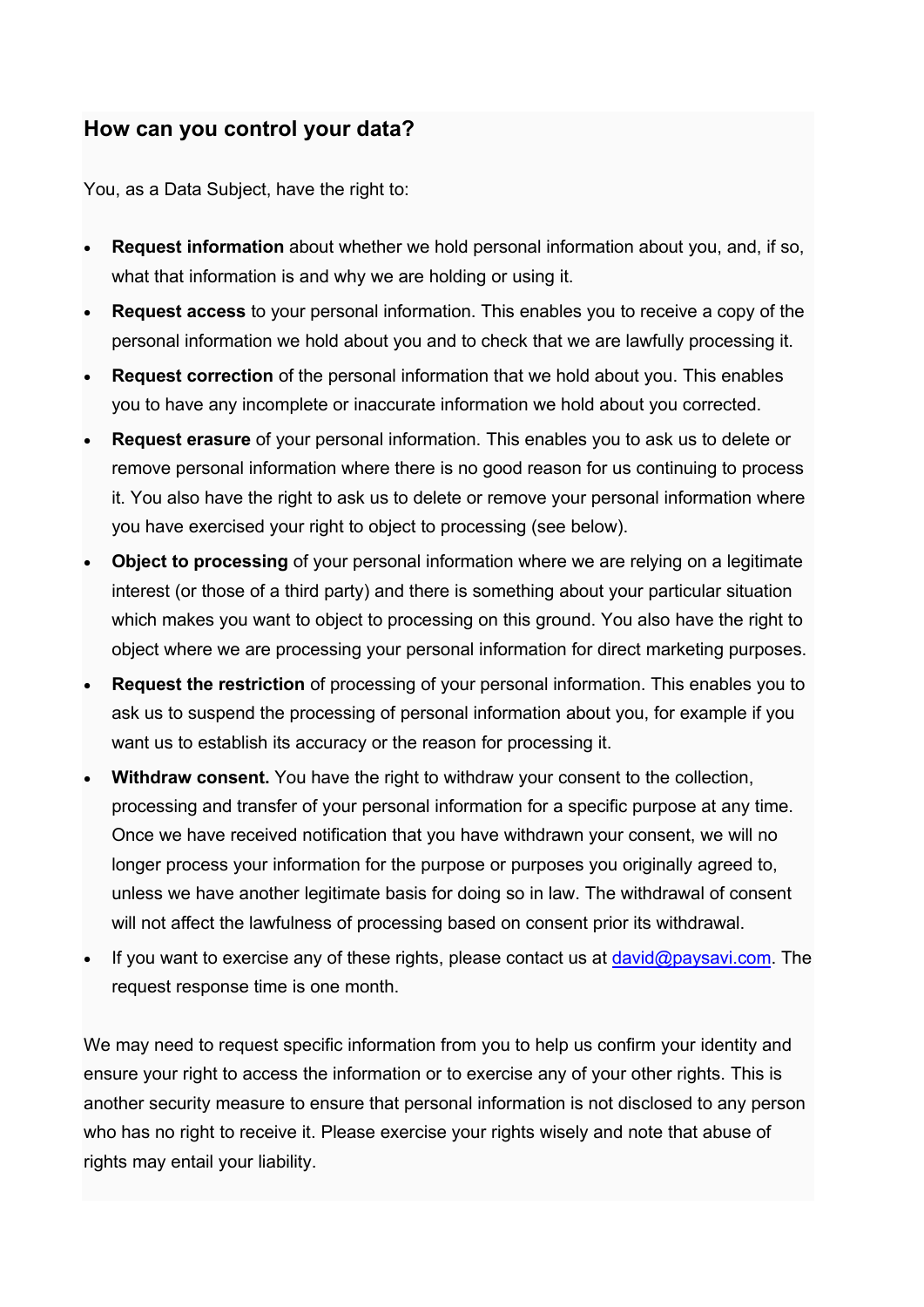## **How is your data retained?**

We make sure to use appropriate technical and physical security measures to protect your personal data which is transmitted, stored or otherwise processed by us, from accidental or unlawful destruction, loss, alteration, unauthorised disclosure of, or access.

We will not retain your data for longer than it is necessary to fulfil the purpose it is being processed for. To determine the appropriate retention period, we consider the amount, nature and sensitivity of the personal data, the purposes for which we process it and whether we can achieve those purposes through other means. We must also consider periods for which we might need to retain personal data in order to meet our legal obligations or to deal with complaints, queries and to protect our legal rights in the event of a claim being made. When we no longer need your personal data, we will securely delete or destroy it.

We will retain information and documents, including electronic documents, containing personal data:

- to the extent that we are required to do so by law
- if the information is relevant to any ongoing or prospective legal proceedings, and
- in order to establish, exercise or defend our legal rights, including providing information to others for the purposes of fraud prevention and reducing credit risk.

### **What are Cookies and how do we use them?**

When you visit the PaySavi website, PaySavi may place Cookies and similar analytical codes (collectively, "Cookies") on your device, browser or the webpage you are viewing, in order to personalise your experience, understand usage patterns and provide, improve, and secure the PaySavi website. Cookies are simple computer files made of text. Cookies do not typically contain any information that personally identifies someone, but personal data that we store about you may be linked to the information obtained from cookies.

Our websites use different types of Cookies for different reasons, as follows:

• **Functional Cookies** - these Cookies are essential to enable you to move around the PaySavi website and use it features. These Cookies make sure you can view the website and use it in a proper way.